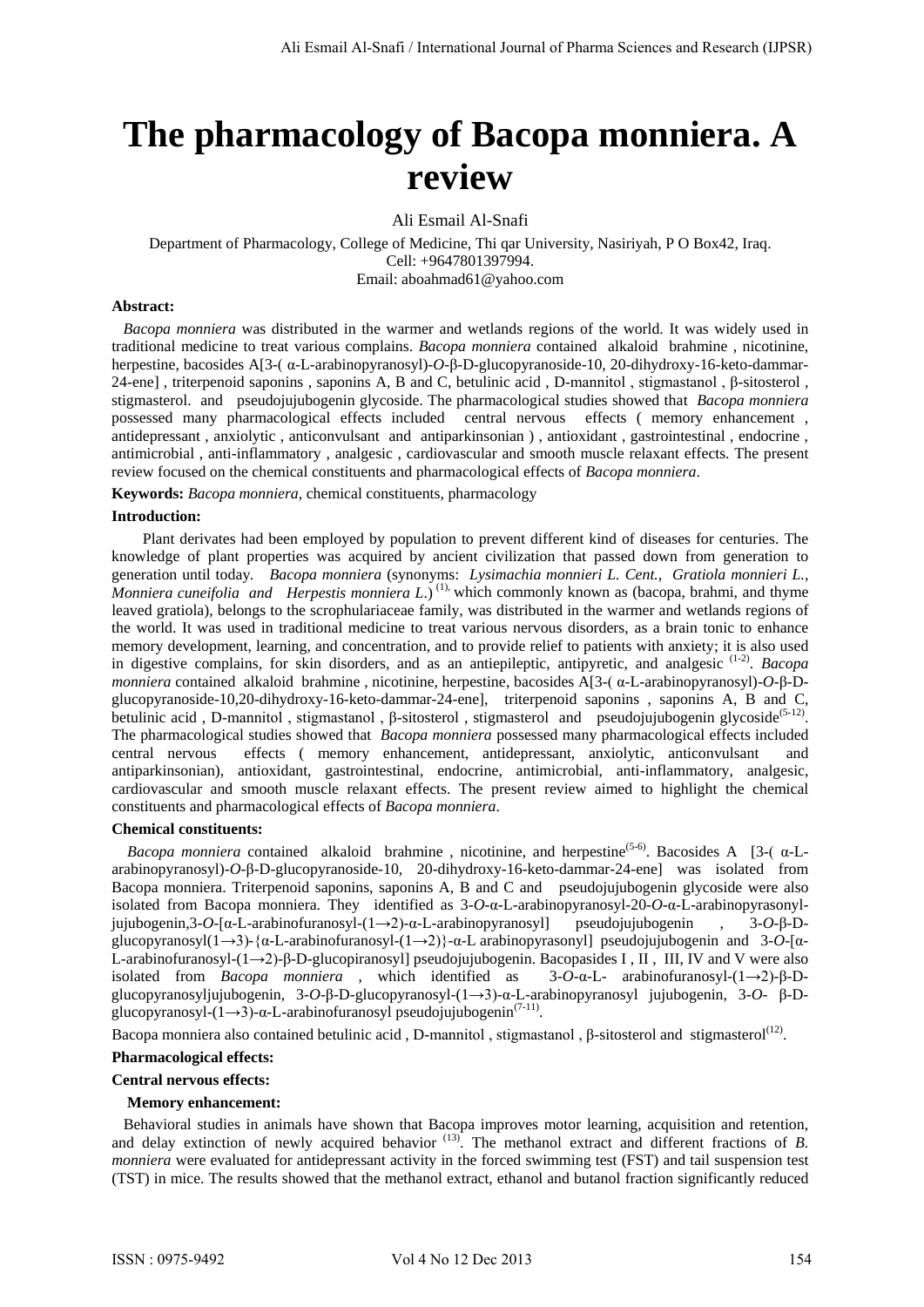the immobility times both in FST and TST in mice after being administrated orally for 5 consecutive days. All tested samples, in the effective doses for FST and TST, showed no inhibitory effect against locomotor activity (LA) in mice <sup>(14)</sup>. On the other hand, it was found that bacosides facilitates anterograde memory and attenuate anterograde experimental amnesia induced by scopolamine and sodium nitrite possibly by improving the acetylcholine level and hypoxic conditions, respectively. In addition, bacosides also reversed BN52021 (a platelet-activating factor receptor antagonist) induced retrograde amnesia, probably due to increase in platelet activating factor synthesis by enhancing cerebral glutamate level <sup>(15)</sup>. Memory deficits following cholinergic blockade by scopolamine were reversed by Bacopa treatment. Bacopa improved memory functioning in cognitively intact cohorts, with Pycnogenol improving working memory (16). Benzodiazepines are known to produce amnesia by the involvement of GABAergic system and by the interference of long term potentiation. The behavioral study showed that Bacopa monniera significantly reversed the diazepam induced amnesia<sup>(17)</sup>. Bacopa administration with phenytoin significantly reversed phenytoin-induced cognitive impairment, as noted by improved acquisition and retention of memory (18). A clinical trial was carried out to assess the effects of 12 weeks administration of *Bacopa monnieri* (300mg/day) on memory performance in people over the age of 55 years. Bacopa significantly improved memory acquisition and retention in older persons (19). Significant cognitive enhancing benefits have been demonstrated with chronic administration of Bacopa extracts. A double-blind, placebo-controlled, 12-week trial utilizing the same patient selection criteria and the same dose of Bacopa extract (300 mg daily) containing 55% combined bacosides, was carried out. Forty-six healthy volunteers (ages 18-60) were randomly and evenly divided into treatment and placebo groups. The same series of tests administered in the acute dosage trial were administered at baseline, five, and 12 weeks after treatment began. At the end of the 12-week study, results indicated a significant improvement in verbal learning, memory consolidation, and speed of early information processing in the treatment group compared to placebo. These effects were not observed at baseline or at five weeks  $(20)$ .

The Bacopa supplement was commercially available as KeenMind™ (Flordis). This product is manufactured from the stems, leaves and roots of Bacopa and is extracted with 50% ethanol. It is standardized to contain active bacosides at levels of 55%  $\pm$  5%. KeenMind<sup>™</sup> help develop novel preventative health practices and nutritional/pharmacological targets in the elderly for cognitive and brain health. Bacopa appeared to have multiple modes of action in the brain, all of which may be useful in ameliorating cognitive decline in the elderly. These include: (i) direct pro-cholinergic action; (ii) anti-oxidant (flavonoid) activity; (iii) metal chelation; (iv) anti-inflammatory effects; (v) improved blood circulation; (vi) adaptogenic activity; and (vii) removal of b-amyloid deposits<sup>(21)</sup>. However, in a double-blind randomized, placebo control study performed on 76 adults aged between 40 and 65 years, in which various memory functions were tested and levels of anxiety was measured , the rate of learning was unaffected by *Bacopa monnieri* suggesting that *Bacopa monnieri* decreases the rate of forgetting of newly acquired information. Tasks assessing attention, verbal and visual short-term memory and the retrieval of pre-experimental knowledge were unaffected. Questionnaire measures of everyday memory function and anxiety levels were also unaffected  $(22)$ .

# **Antidepressant:**

 Bacosides A and B, bacopasides I and II and bacopasaponin C and the extract of *Bacopa monniera* exhibited antidepressant activity, while bacopaside VII did not have any antidepressant activity when tested on forced swimming and tail-suspension models in experimental animals<sup>(23-25)</sup>.

# **Anxiolytic:**

 Crude plant extract of *Bacopa monnieri* or bacosides have also shown anxiolytic effects, antidepressant activity, anticonvulsive action and antioxidant activity<sup>(26)</sup>. *Bacopa monnieri* was highly effective as an adaptogen, it normalized acute and chronic stress induced corticosterone changes in rats. It also normalized noradrenalin (NA), 5-HT, and DA in cortex and hippocampus of rats in acute and chronic unpredictable stress (27). Bacopa modulated the cholinergic system and have antioxidant and metal chelating effects. In an animal model, there was a dose-related reversal by Bacopa of cognitive deficits produced by the neurotoxins, colchicine and ibotenic acid <sup>(28-29)</sup>. *Bacopa monniera* lowered norepinephrine and increases the 5hydroxytryptamine levels in hippocampus, hypothalamus and cerebral cortex. The higher doses of *Bacopa monniera* extracts produced significantly greater anxiolytic effects compared to lorazepam, a standard anxiolytic drug from benzodiazepine group <sup>(30)</sup>. However, acute and sub chronic (one week) treatment of *Bacopa monnieri* methanolic extract (10, 20 or 30 mg/kg) didn't affected dopamine (DA) and serotonin (5-HT) turnover in mice whole brain<sup>(31)</sup>.

## **Antiparkinson:**

 *Bacopa monnieri*, on pharmacological *Caenorhabditis elegans* models of Parkinson's, reduced alpha synuclein aggregation, prevents dopaminergic neurodegeneration and restores the lipid content in nematodes, thereby proving its potential as a possible anti-Parkinsonian agent<sup>(32)</sup>.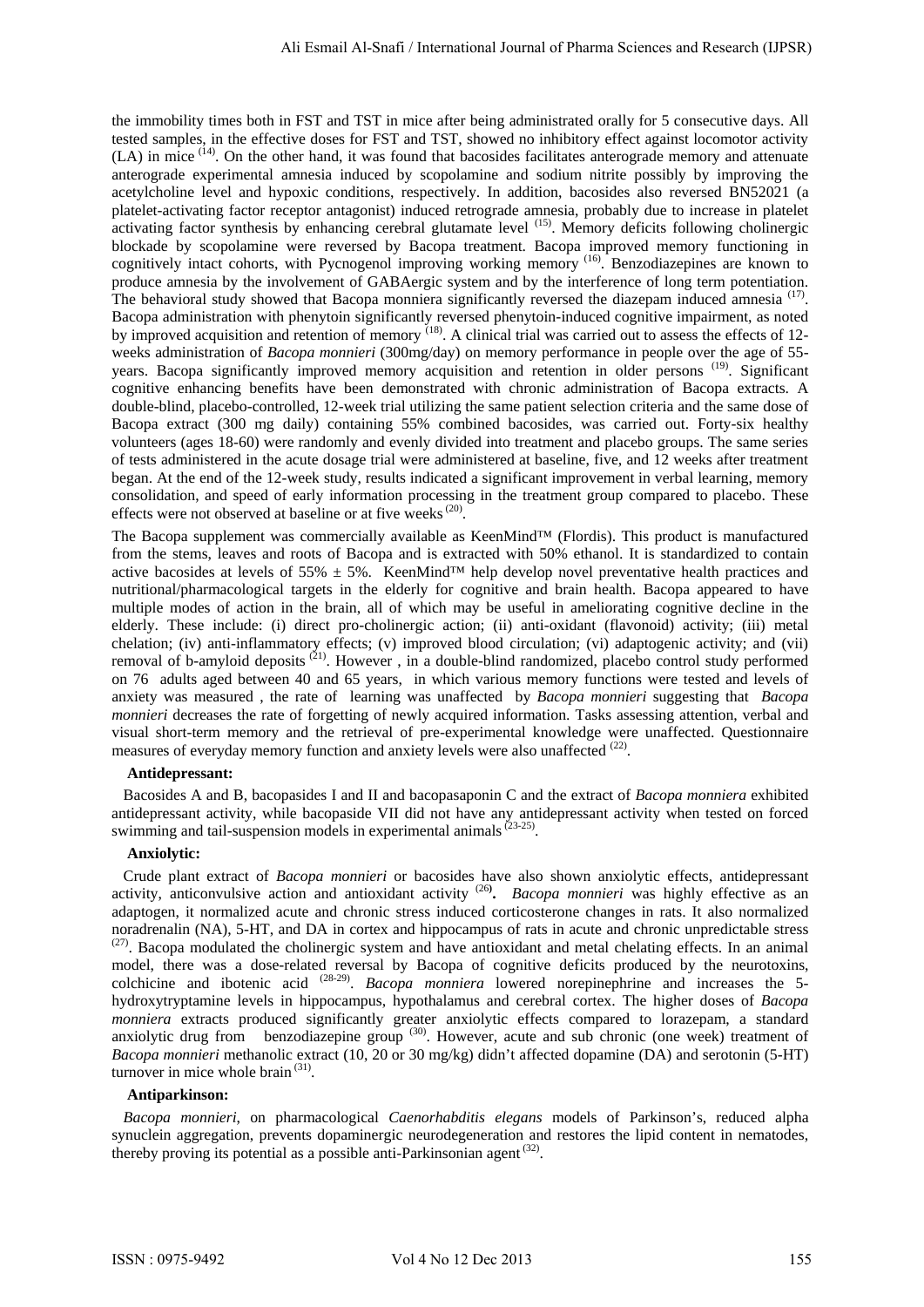## **Anticonvulsant:**

Crude plant extract of *Bacopa monnieri* or bacosides have also shown anticonvulsive action<sup>(26)</sup>.

It possessed neuroprotective effects in glutamate-mediated excitotoxicity during seizures and cognitive damage occurring in association with pilocarpine-induced epilepsy<sup>(33)</sup>. The ethanolic extract of *Bacopa monniera* was tested for anticonvulsant activity using different convulsive models (pentylenetetrazol, maximal electroshock and strychnine-induced convulsion in rats, as well as hypoxic stress-induced convulsions in mice and lithium– pilocarpine-induced status epilepticus). The ethanolic extract of *Bacopa monniera* was administered as 50 and 55 mg/kg orally for rats and mice, respectively, 2 and 4 hours before the respective convulsive stimuli. The ethanolic extract of leaves produced significant anticonvulsant activity for all the different models studied with a mechanism of action similar to that of benzodiazepines (GABA agonist)<sup>(34)</sup>.

## **Antioxidant:**

 The total phenolic content of aqueous extract of *Bacopa monniera* measured by Folin ciocalteau was found to be 58 mg gallic acid equivalent/g, while, in hydrogen peroxide scavenging method the IC<sub>50</sub> value was found to be 254.70 μg/ml (35). The antistress effect of bacosides of Brahmi (*Bacopa monnieri*) was studied in adult male Sprague Dawley rats by administering oral doses of 20 and 40 mg/kg for 7 consecutive days. Bacosides, at both doses, didn't induce significant changes in the expression of Hsp70 in all studied brain region, while stress alone produced significant increase in the Hsp70 expression in all brain regions. A significant decrease in the activity of superoxide dismutase (SOD) was evident in the hippocampus with the lower dose of bacosides, while an increase in the activity of SOD was observed in the brain regions with the higher dose An increase in the activity of cytochrome P450 (P450) dependent 7-pentoxyresorufin-o-dealkylase (PROD) and 7 ethoxyresorufin-o-deethylase (EROD) was observed in all the brain regions after exposure to stress alone and with both doses of bacosides, although the magnitude of induction of P450 expression was less with a higher dose of bacosides. Interestingly, stress in the animals pretreated with bacosides for 7 days resulted in a decrease in Hsp70 expression in all the brain regions with a significant decrease occurring only in the hippocampus. Likewise the activity of SOD was found to be further reduced in all the brain regions in the animals treated with the lower dose of bacosides followed by stress. However, when animals exposed to stress after treatment with the higher dose of bacosides, a significant increase in the enzyme activity was observed in the cerebral cortex and in the rest of the brain while the activity of SOD was reduced to a much greater extent in the cerebellum and in the hippocampus. Likewise, the activity of P450 enzymes was found to be restored to almost control levels in the animals exposed to stress and pretreated with the higher dose of bacosides, while a lesser degree of induction, compared with animals treated with bacosides or stress alone, was observed in the animals pretreated with the lower dose of bacosides and exposed to stress. These data indicated that bacosides has potential to modulate the activities of Hsp70, P450 and SOD and allowing the brain to be prepared to act under adverse conditions such as stress<sup>(36)</sup>.

*Bacopa monniera* alcoholic extract exerted a hepatoprotective effect against the inhibition of antioxidant enzymes and reduction in GSH level induced by morphine in rats (37).

Four extracts of *Bacopa monnieri* (whole plant) tested for antioxidant activity using DPPH radical scavenging**.**  The methanol and aqueous successive extracts showed the maximum antioxidant activity with  $IC_{50}$  values of 46.00 μg/ml and 43.10 μg/ml, respectively  $(38)$ .

Methanolic extract of *Bacopa monnieri* callus exerted scavenging activity with IC<sub>50</sub> value of 0.739 mg/ml<sup>(39)</sup>. Bacoside-A administration improved the antioxidant status and maintained the levels of trace elements. *Bacopa monnieri* extract promoted the antioxidant status, reduces the rate of lipid peroxidation and the markers of tumor progression in the fibrosarcoma bearing rats<sup>(40)</sup>.

The protective effect of *Bacopa monnieri*, on tissue antioxidant defense system and lipid peroxidative status in streptozotocin-induced diabetic rats was investigated. Extract of *B. monnieri* was administered orally, once a day for 15 days (at doses 50, 125 and 250 mg/kg bw) to diabetic rats. Activity of antioxidant enzymes (SOD, Catalase, and GPx), levels of GSH and lipid peroxidation were estimated in kidney, cerebrum, cerebellum and midbrain of diabetic rats and compared to reference drug, glibenclamide. Administration of plant extract to diabetic rats showed significant reversal of disturbed antioxidant status and peroxidative damage. Significant increase in SOD, CAT, GPx activity and levels of GSH was observed in extract treated diabetic rats <sup>(41)</sup>. In studying, the antihyperglycaemic activity, *in vivo* antioxidant potential, effect on glycosylation of hemoglobin and *in-vitro* peripheral utilization of glucose, of the ethanolic extract of the aerial parts of *Bacopa monnieri*, it was found that the extract produced significant decrease in the blood glucose level in alloxan induced hyperglycemic rats both in the single dose as well as multiple dose experiments. The ethanolic extract also reversed the weight loss of the diabetic rats which returned to near normal. The extract prevented significant elevation of glycosylated hemoglobin *in vitro*, with IC<sub>50</sub> value of 11.25  $\mu$ g/ml that is comparable with the reference drug,  $α$ -tocopherol. Administration of the extract and glibenclamide significantly decreased the levels of TBARS, increased the content of GSH and increased the activity of SOD and CAT in liver of diabetic rats.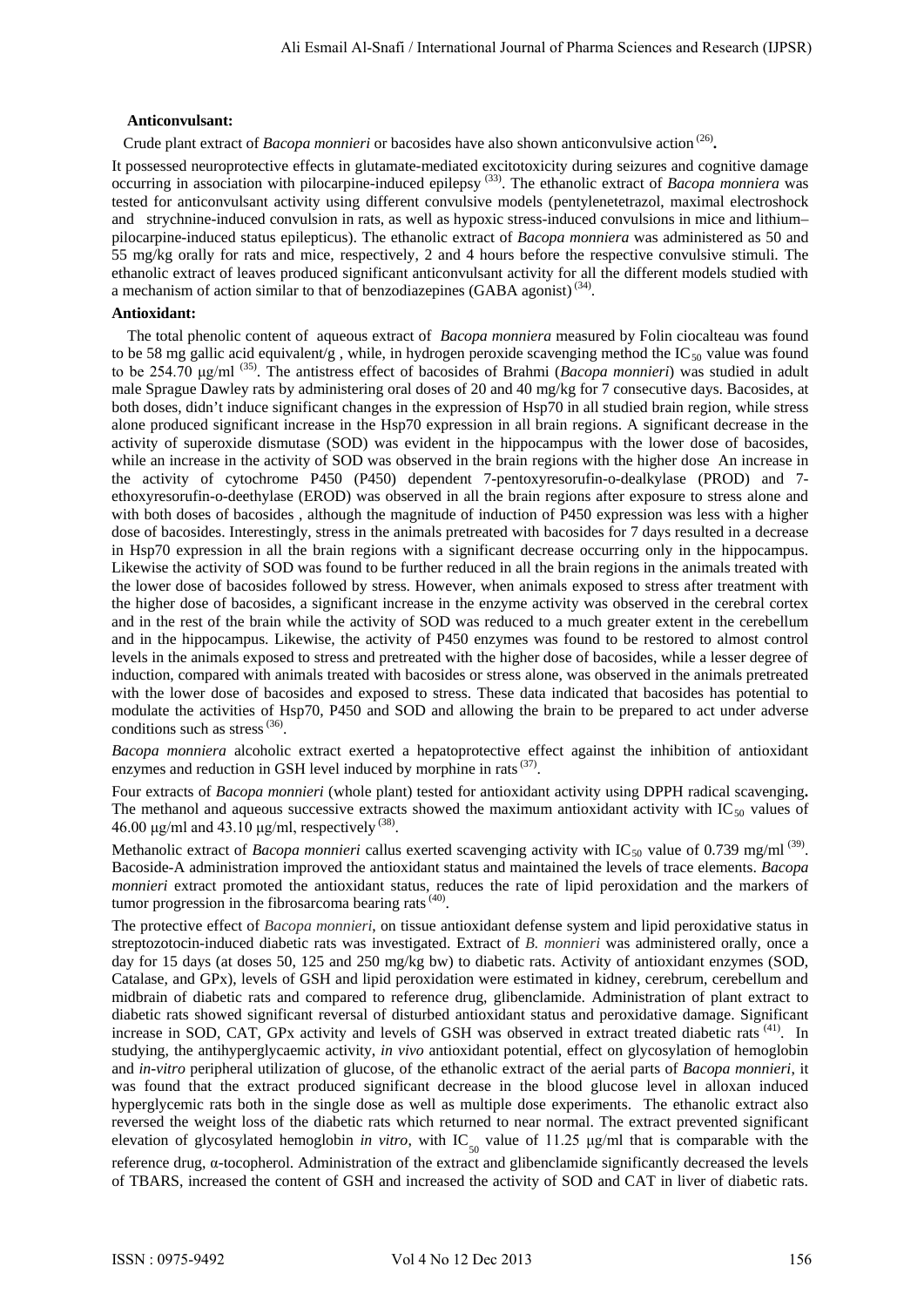The extract increased peripheral glucose utilization in the diaphragm of diabetic rats *in vitro*, which is comparable with the action of insulin  $(42)$ .

# **Anti-inflammatory and analgesic effects:**

 *Bacopa monniera* effectively suppressed experimentally induced inflammatory reaction effect by inhibiting the prostaglandins synthesis and partly by stabilizing lyosomal membranes and didn't cause gastric irritation at anti-inflammatory doses (43). The ethanol extract of the whole plant of *Bacopa monnieri* produced significant writhing inhibition in acetic acid induced writhing in mice at the oral dose of 250 and 500 mg/kg (P<0.001) comparable to diclofenac sodium 25mg/kg (44). The anti-inflammatory effects of the many extracts of *Bacopa monnieri* were investigated on carrageenan induced edema in rat's hind paws**.** The methanol extract and aqueous fractions (100 mg/kg) showed a significant reduction in the edema paw volume, while, petroleum ether and hexane extracts didn't reduced inflammation<sup>(38)</sup>.

Human red blood cell (HRBC) membrane stabilization method was used to assay the in vitro anti-inflammatory activity of *Bacopa monnieri*. Methanolic extract and the callus (100, 200, 300 μg) produced membrane stabilization better than diclofenac sodium<sup>(39)</sup>. The anti-inflammatory activity of *Bacopa monnieri* is due to the triterpenoid and bacoside present in the plant. *Bacopa monniera* has the ability to inhibit inflammation through modulation of pro-inflammatory mediator release. The fractions containing triterpenoids and bacosides inhibited the production of pro-inflammatory cytokines such as tumor necrosis factor-alpha and interleukin-6 (45) .

#### **Gastrointestinal effects:**

 The ethanol extract of the whole plant of *Bacopa monnieri* was showed antidiarrhoeal effect on castor oil induced diarrhea in mice. It increased mean latent period and decreased frequency of defecation significantly at the oral dose of 500 mg/kg comparable to loperamide  $50$ mg/kg<sup>(44)</sup>.

the oral dose of 500 mg/kg comparable to loperamide 50mg/kg<sup>(44)</sup>.<br>Fresh *Bacopa monniera* juice exerted significant antiulcerogenic activity <sup>(46)</sup>. Bacopa have a protective and curative effect for gastric ulcers. In rats, the Bacopa extract standardized for bacoside-A was evaluated for its prophylactic and healing effects in five models of gastric ulcers. At a dose of 20 mg/kg for 10 days, Bacopa extract significantly healed penetrating ulcers induced by acetic acid, significantly strengthened the mucosal barrier, and decreased mucosal exfoliation. The extract also alleviated stress-induced ulcers as observed by significant reduction in lipid peroxidation in rat gastric mucosa. It was also exerted anti *H. pylori* effect<sup>(47-48)</sup>. A double-blind, randomized, placebo controlled trial of 169 patients with irritable bowel syndrome , effects of an Ayurvedic preparation containing *Bacopa monniera* and *Aegle marmelos* was compared with standard therapy (clidinium bromide, chlordiazepoxide, and psyllium). Subjects were randomly assigned to standard drug treatment, botanical treatment, or placebo for six weeks. Treatment was administered orally as drug, botanical, or placebo three times daily. Ayurvedic therapy was superior to placebo, however, the two botanicals were not given separately, and the benefit could not link specifically to the Bacopa portion of the Ayurvedic preparation (49) .

## **Antimicrobial effects:**

 Methanol extracts were found to be the most potent antimicrobial agent in comparison to other extracts. Aqueous extracts showed no activity against any of the microorganisms. Hexane and petroleum ether extracts showed similar antimicrobial activity but less significant in comparison to methanol extracts. The MIC of the methanol extracts was found to be the lowest against *E.coli*, *Salmonella typhimurium*, *Staphylococcus aureus*  and *Saccharomyces cerevisae* (38). Methanolic extract (1mg/ml) of callus of *Bacopa monnieri* shows good activity against *Staphylococcus aureus*, *Salmonella typhi* and *E. coli* and maximum activity was observed against *Staphylococcus aureus*. No activity was observed against *K. pneumoniae* (39). Ether extract of Bacopa *monnieri* showed antimicrobial activity against four bacteria and one fungus, *Salmonella typhi, Pseudomonas aeruginos***,** *Staphylococcus aureus, Vibrio cholera* and *Candida albicans* (50) **.** 

#### **Endocrine effects:**

 Bacopa extract (200 mg/kg orally) increased the thyroid hormone, T4, by 41% in mice. T3 was not stimulated, suggesting that the extract may directly stimulate synthesis and/or release of T4 at the glandular level, while not affecting conversion of T4 to  $T3^{(51)}$ .

*Bacopa monniera* extracts caused reversible suppression of spermatogenesis and fertility. The treatment caused reduction in motility and viability of the sperms and reduced the number of spermatozoa in caudaepididymidis and testis, and caused alterations in the somniferous tubules in mice <sup>(52)</sup>.

#### **Other effects:**

 Ethanolic extract of whole plant of *Bacopa monnieri* has shown cardiac depressive activity on left ventricular contractility, heart rate and coronary flow in isolated rabbit heart and it appeared that, the activity of ethanolic *Bacopa monnieri* extract was similar to that of quinidine on heart <sup>(53)</sup>. Bacopa has relaxant effects on pulmonary arteries, aorta, trachea, ileal, and bronchial smooth muscles in experimental animals. These effects possibly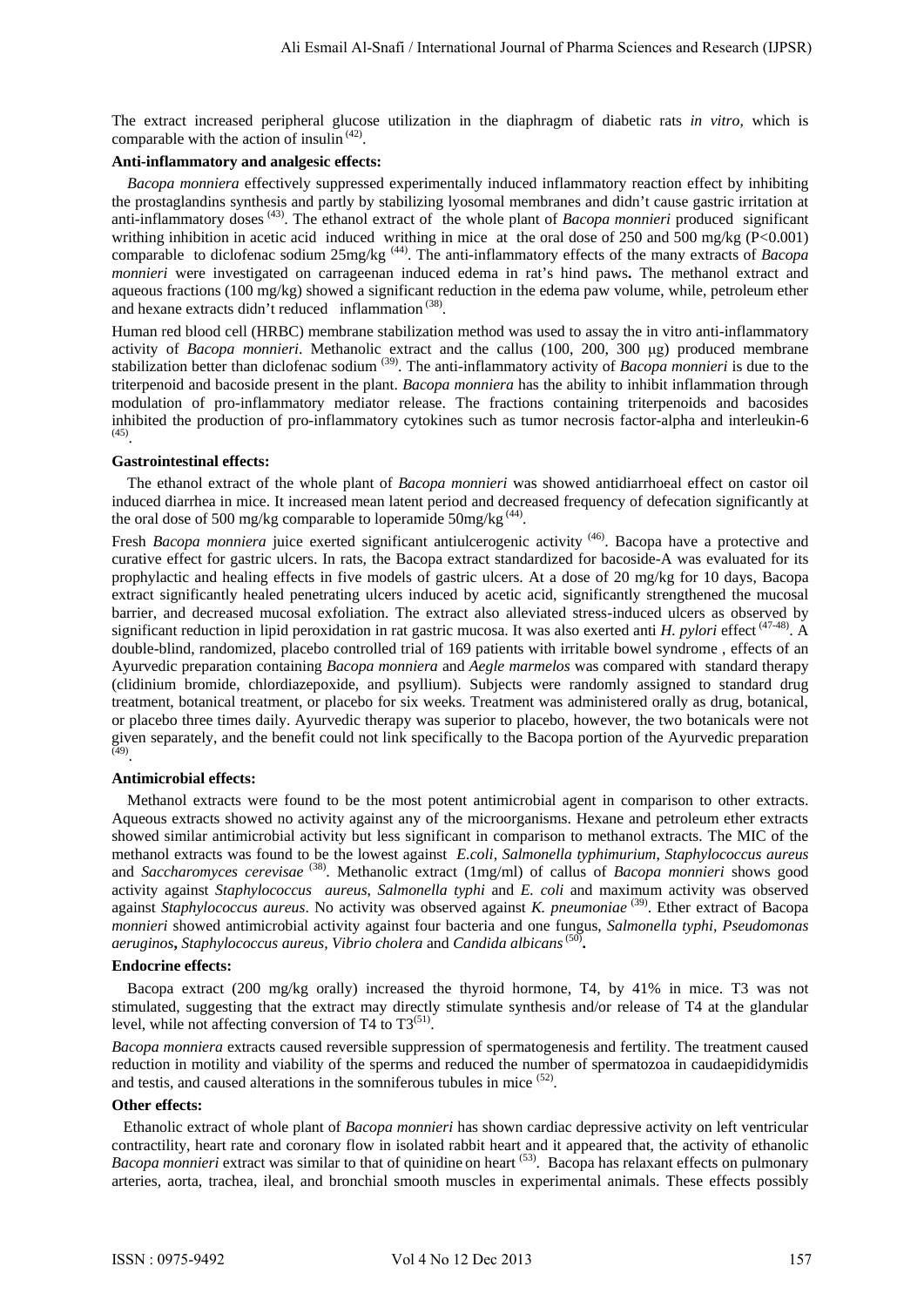mediated by inhibition of calcium-ion influx into cell membranes (54-56). The methanol extract of Bacopa possessed potent mast cell stabilizing activity comparable to disodium cromoglycate<sup>(57)</sup>.

## **Contraindications and adverse effects:**

 Therapeutic doses of Bacopa are not associated with any known side effects, and Bacopa has been used safely in Ayurvedic medicine for several hundred years. The clinical studies have confirmed the safety of the bacosides in healthy male volunteers at both single and multiple doses administered over a period of 4 weeks. Concentrated bacosides given in single (20-30 mg) and multiple (100-200 mg) daily doses were well tolerated and without adverse effects<sup>(13)</sup>.

The LD50 of Bacopa extracts administered orally to rats was 5 g/kg for aqueous extracts and 17 g/kg of the alcohol extract. Neither alcoholic nor aqueous extract resulted in gross behavioral changes at these concentrations<sup>(58)</sup>.

# **Dosage:**

 Daily doses of Bacopa are 5-10 g of non-standardized powder, 8-16 mL of infusion, and 30 mL daily of syrup. Dosages of a 1:2 fluid extract are 5-12 mL per day for adults and 2.5-6 mL per day for children ages 6- 12. For Bacopa extracts standardized to 20-percent bacosides A and B, the dosage is 200-400 mg daily in divided doses for adults, and 100-200 mg daily in divided doses for children<sup>(59)</sup>.

#### **References:**

- [1] Bammidi SR, Volluri SS, Chippada SC, Avanigadda S and Vangalapati M. A review on pharmacological studies of *Bacopa monniera*. J Chem Bio Phy Sci 2011;1(2), Sec B: 250-259.
- [2] Mukherjee DG, Dey CD. Clinical trial on Brahmi. I. J Exper Med Sci 1966;10:5-11.
- [3] Chopra RN. Indigenous drugs of India. 2<sup>nd</sup> ed. Calcutta, India, UN Dhur and Sons 1958:341.
- [4] Bone K. Clinical applications of ayurvedic and Chinese herbs: Monographs for the western herbal practitioner. Warwick, Queensland,Phytotherapy Press 1996.
- [5] Chopra RN, Nayar L and Chopra IC. Glossary of Indian Medicinal Plants, Vol 32, Council of Scientific and Industrial Research, New Delhi 1956.
- [6] Sastri MS, Dhalla NS and Malhotra CL. Chemical investigation of *Herpestis monniera* Linn (Brahmi). Indian J Pharmacol 1959; 21: 303-304.
- [7] Chatterji N, Rastogi RP and Dhar ML. Chemical examination of *Bacopa monniera* Wettst: parti-isolation of chemical constituents. India J Chem 1965; 3: 24-29.
- [8] Garay S, Mahato SB, Ohtani K and Yamaski K. Dammarane-type triterpenoid saponins from *Bacopa monniera.* Phytochemistry 1996; 42: 815-820.
- [9] Chakravarty AK, Sarkar T, Nakane T, Kawahara N, Masuda K and Shiojima K. Bacopaside I and II: two pseudojujubogenin glycisides from *Bacopa monniera*. Phytochemistry 2001; 58: 553-556.
- [10] Chakravarty AK, Sarkar T, Nakane T, Kawahara N and Masuda K. New Phenylethanoid glycosides from *Bacopa monniera*. Chem Pharm Bull 2002; 50: 1616-1618.
- [11] Chakravarty AK, Garai S, Masuda K, Nakane T and Kawahara N. Bacopasides III-IVP; three new triterpenoid glycosides from *Bacopa monniera*. Chem Pharm Bull 2003; 51: 215-217.
- [12] Avanigadda S and Vangalapati M . A Review on pharmacological studies of *Bacopa monniera*. J Chem Bio Phy Sci 2011;.1(2): 250 – 259.
- [13] Singh HK and Dharwan BN. Neuropsychopharmacological effects of the Ayurvedic nootropic *Bacopa monniera* Linn (Brahmi). Indian Journal of Pharmacology 1997; 29:S359-S365.
- [14] [ShenYH, ZhouY,](http://informahealthcare.com/action/doSearch?action=runSearch&type=advanced&result=true&prevSearch=%2Bauthorsfield%3A%28Shen%2C+Yun%5C-Heng%29) [Zhang C, Liu RH,](http://informahealthcare.com/action/doSearch?action=runSearch&type=advanced&result=true&prevSearch=%2Bauthorsfield%3A%28Zhang%2C+Chuan%29) [Su J, Liu XH and](http://informahealthcare.com/action/doSearch?action=runSearch&type=advanced&result=true&prevSearch=%2Bauthorsfield%3A%28Su%2C+Juan%29) [Zhang](http://informahealthcare.com/action/doSearch?action=runSearch&type=advanced&result=true&prevSearch=%2Bauthorsfield%3A%28Zhang%2C+Wei%5C-Dong%29) WD. Antidepressant effects of methanol extract and fractions of *Bacopa monnieri*. Pharmaceutical Biology 2009;47(4) :340-343.
- [15] Kishore K and Singh M. Effect of bacosides, alcoholic extract of *Bacopa monniera* Linn. (brahmi), on experimental amnesia in mice. Indian J Exp Biol 2005; 43(7): 640-645.
- [16] Ryan J, Croft K, Mori T, Wesnes K, Spong J, Downey L, Kure C, Lloyd J and Stough C. An examination of the effects of the antioxidant Pycnogenol® on cognitive performance, serum lipid profile, endocrinological and oxidative stress biomarkers in an elderly population. Journal of Psychopharmacology 2008; 22(5):553-562.
- [17] Saraf MK, Prabhakar S, Pandhi P and Anand A. *Bacopa monniera* ameliorates amnesic effects of diazepam qualifying behaviouralmolecula partitioning. Neuroscience 2008; 155(2): 476-484.
- [18] Vohora D, Pal SN and Pillai KK. Protection from phenytoin-induced cognitive deficit by *Bacopa monniera*, a reputed Indian nootropic plant. J Ethnopharmacol 2000;71:383-390.
- [19] Morgan A, and Stevens J. Does *Bacopa monnieri* improve memory performance in older persons? Results of a randomized, placebocontrolled, double-blind trial. The Journal of Alternative and Complementary Medicine 2010; 16(7):753–759.
- [20] Stough C, Lloyd J, Clarke J, *et al.* The chronic effects of an extract of *Bacopa monniera* (Brahmi) on cognitive function in healthy human subjects. Psychopharmacology 2001;156:481-484.
- [21] Stough CK, Pase MP, Cropley V , Myers S *et al.* A randomized controlled trial investigating the effect of Pycnogenol and Bacopa CDRI08 herbal medicines on cognitive, cardiovascular, and biochemical functioning in cognitively healthy elderly people: The Australian Research Council Longevity Intervention (ARCLI) study protocol (ANZCTR12611000487910). Nutrition Journal 2012; 11(11): 2-9.
- [22] Roodenrys S, Booth D, Bulzomi S, Phipps A, Micallef C, and Smoker J. Chronic effects of Brahmi (*Bacopa monnieri*) on human memory. Neuropsychopharmacology 2002; 27(2): 279-281.
- [23] Sairam K, Dorababu M, Goel RK, Bhattacharya SK. Antidepressant activity of standardized extract of *Bacopa monniera* in experimental models of depression in rats. Phytomedicine 2002; 9:207-211.
- [24] Zhou Y, Shen YH, Zhang C and Su J. Triterpene saponins from *Bacopa monnieri* and their antidepressant effects in two mice models. J Nat Prod 2007; 70(4): 652-655.
- [25] Singh HK, Srimal RC, Srivastava AK, Garg NK and Dhawan BN Proceedings of the fourth conference on the neurobiology of learning and memory, California 17-20 October,1990:79.